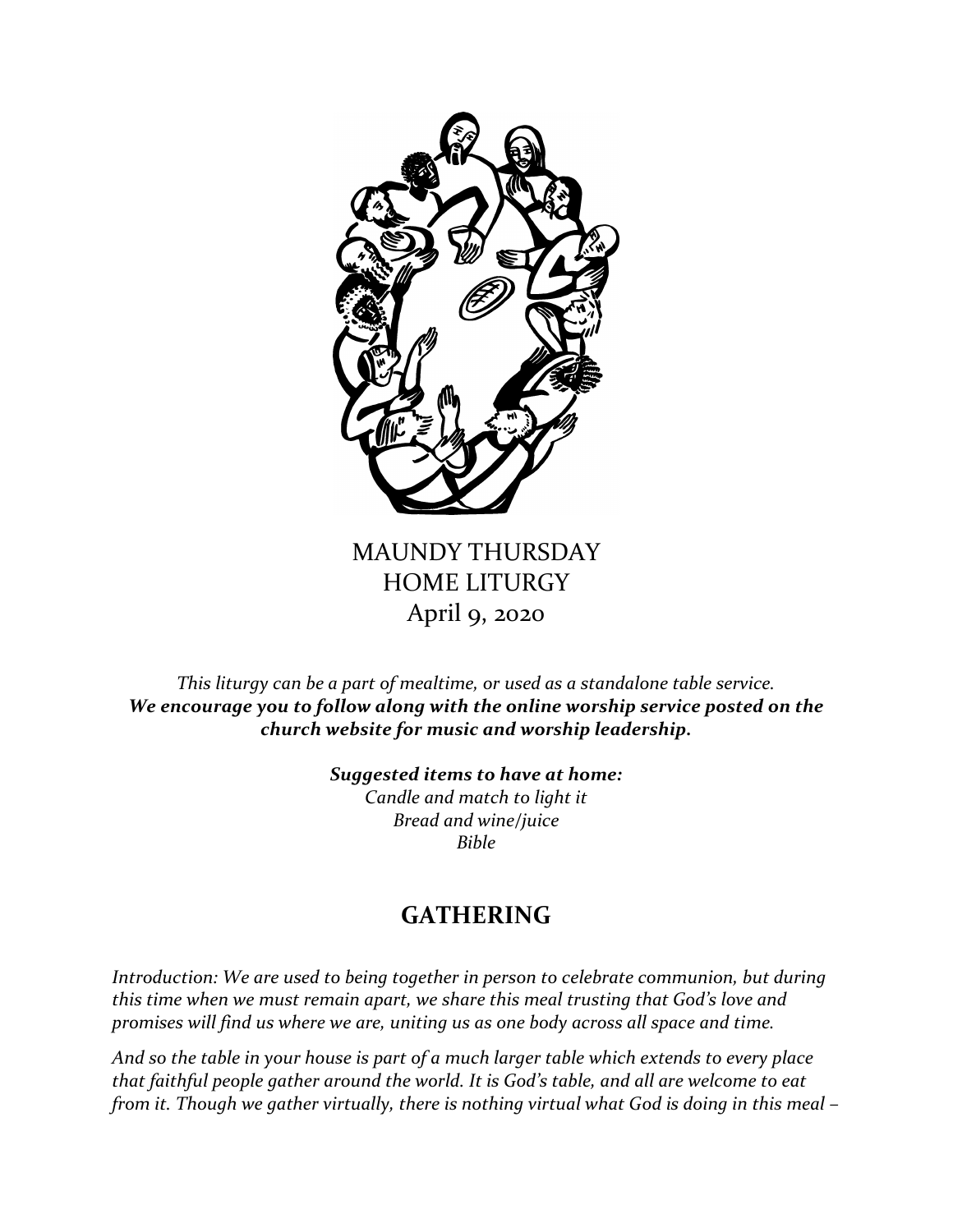*God's grace becomes tangible in our eating and drinking, a sign of God's care for you in body and soul.*

We gather this night in the presence of God Creator of the heavens and earth. We gather this night in the presence of God Made known in time and place—human sojourner. We gather this night in the presence of God Spirit of life and community.

*We invite you to light a candle at home.*

This is a night to remember. We remember the meal Jesus shared with friends and disciples. We remember God's covenants across the ages. We remember the mandate to love one another as Jesus' covenant is proclaimed in broken bread and cup outpoured. We remember Jesus alone in the garden in prayer. We remember as a community the call to walk with Jesus. This is a night to remember. We remember this night the life and ministry of Jesus, and God's presence in Christ with us then and with us now.

We pray: Eternal God, in the sharing of a meal your beloved, Jesus, established a new covenant for all people, and in the washing of feet he showed us the dignity of service. Grant that by the power of your Holy Spirit these signs of our life in faith may speak again to our hearts, feed our spirits, and refresh our bodies, through Jesus, the anointed, who lives with you and the Holy Spirit, one God through the ages of ages. Amen.

*Moment of Silence*

## **WORD**

### Exodus 12:1-14

The Lord said to Moses and Aaron in the land of Egypt: This month shall mark for you the beginning of months; it shall be the first month of the year for you. Tell the whole congregation of Israel that on the tenth of this month they are to take a lamb for each family, a lamb for each household. If a household is too small for a whole lamb, it shall join its closest neighbor in obtaining one; the lamb shall be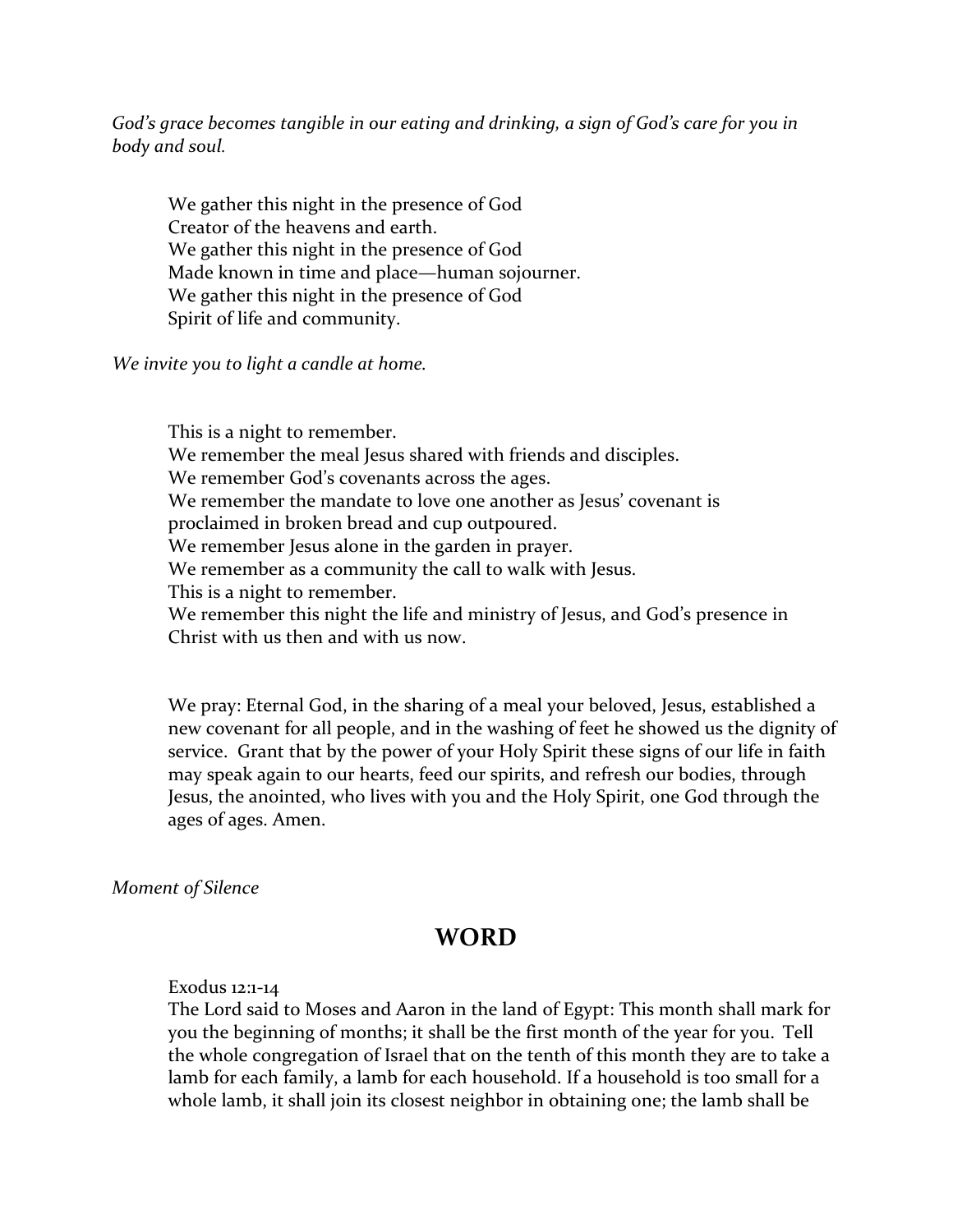divided in proportion to the number of people who eat of it. Your lamb shall be without blemish, a year-old male; you may take it from the sheep or from the goats. You shall keep it until the fourteenth day of this month; then the whole assembled congregation of Israel shall slaughter it at twilight. They shall take some of the blood and put it on the two doorposts and the lintel of the houses in which they eat it. They shall eat the lamb that same night; they shall eat it roasted over the fire with unleavened bread and bitter herbs. Do not eat any of it raw or boiled in water, but roasted over the fire, with its head, legs, and inner organs. You shall let none of it remain until the morning; anything that remains until the morning you shall burn. This is how you shall eat it: your loins girded, your sandals on your feet, and your staff in your hand; and you shall eat it hurriedly. It is the passover of the Lord. For I will pass through the land of Egypt that night, and I will strike down every firstborn in the land of Egypt, both human beings and animals; on all the gods of Egypt I will execute judgments: I am the Lord. The blood shall be a sign for you on the houses where you live: when I see the blood, I will pass over you, and no plague shall destroy you when I strike the land of Egypt. This day shall be a day of remembrance for you. You shall celebrate it as a festival to the Lord; throughout your generations you shall observe it as a perpetual ordinance.

#### I Corinthians 11:23-26

For I received from the Lord what I also handed on to you, that the Lord Jesus on the night when he was betrayed took a loaf of bread, and when he had given thanks, he broke it and said, "This is my body that is for you. Do this in remembrance of me."In the same way he took the cup also, after supper, saying, "This cup is the new covenant in my blood. Do this, as often as you drink it, in remembrance of me." For as often as you eat this bread and drink the cup, you proclaim the Lord's death until he comes.

#### John 13:1-17, 31b-35

Now before the festival of the Passover, Jesus knew that his hour had come to depart from this world and go to the Father. Having loved his own who were in the world, he loved them to the end. The devil had already put it into the heart of Judas son of Simon Iscariot to betray him. And during supper Jesus, knowing that the Father had given all things into his hands, and that he had come from God and was going to God, got up from the table, took off his outer robe, and tied a towel around himself. Then he poured water into a basin and began to wash the disciples' feet and to wipe them with the towel that was tied around him. He came to Simon Peter, who said to him, "Lord, are you going to wash my feet?" Jesus answered, "You do not know now what I am doing, but later you will understand." Peter said to him, "You will never wash my feet." Jesus answered, "Unless I wash you, you have no share with me." Simon Peter said to him, "Lord, not my feet only but also my hands and my head!" Jesus said to him, "One who has bathed does not need to wash, except for the feet, but is entirely clean. And you are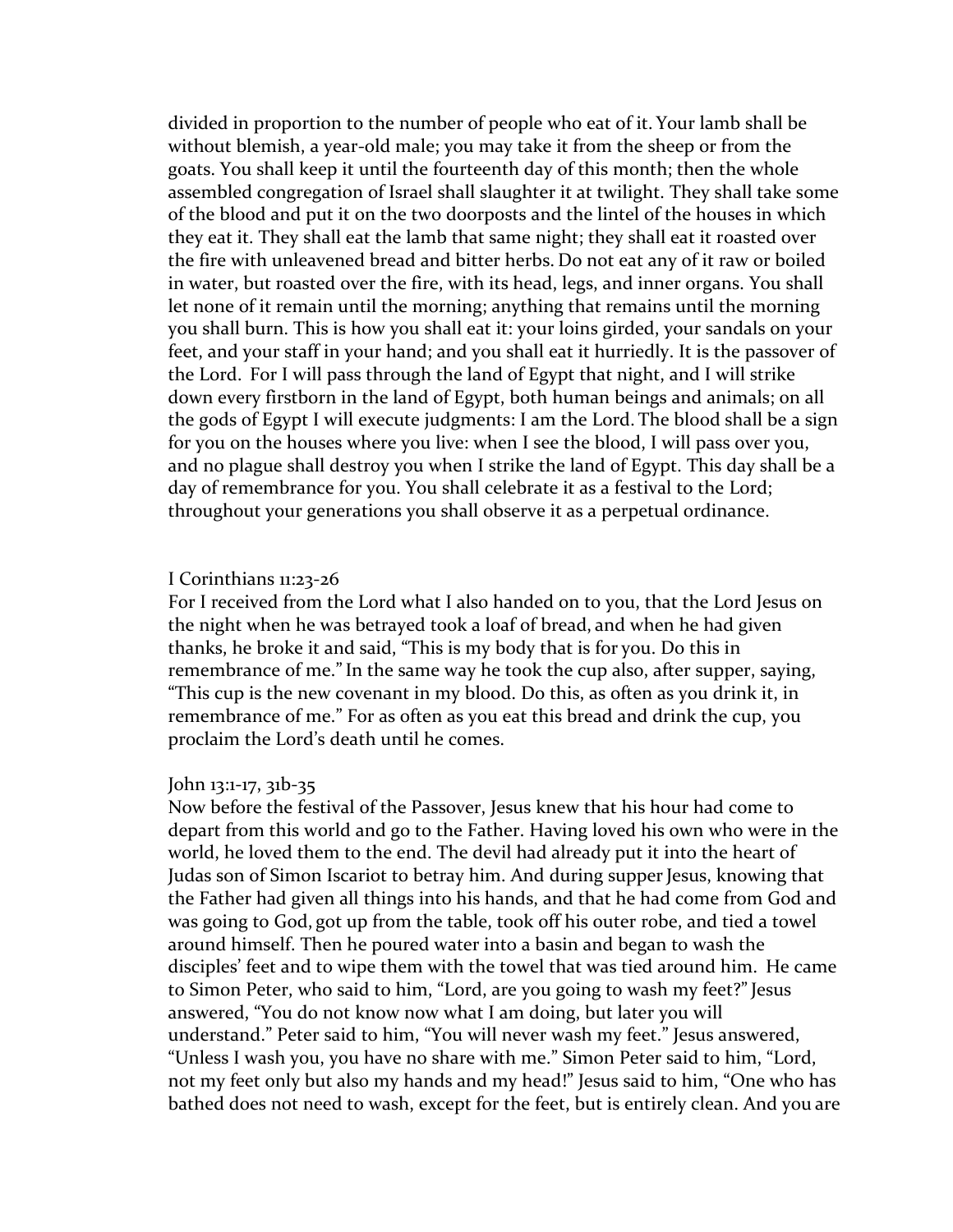clean, though not all of you." For he knew who was to betray him; for this reason he said, "Not all of you are clean."

After he had washed their feet, had put on his robe, and had returned to the table, he said to them, "Do you know what I have done to you? You call me Teacher and Lord—and you are right, for that is what I am. So if I, your Lord and Teacher, have washed your feet, you also ought to wash one another's feet. For I have set you an example, that you also should do as I have done to you. Very truly, I tell you, servants are not greater than their master, nor are messengers greater than the one who sent them. If you know these things, you are blessed if you do them.

### Homily *Watch the online worship service for Pastor Brad's Homily*

With a holy mandate to love one another as Christ has loved us, let us pray for the needs of the world, the church, and all creation so beloved by God.

God of compassion – you came into the world showing us what true love looks like: acts of service toward others. We give great thanks for those whose vocations are a daily calling into this work, especially during this time of pandemic. We pray especially for those who work in senior care facilities and nursing homes, hospitals and clinics. We pray for first responders and emergency workers, teachers and those in the food industry, delivery drivers and maintenance workers. May we see in this time of chaos the ways in which we rely on community, and may we learn to hold one another with value and respect. Hear us O God, your mercy is Great.

God of every hour – you seek to meet us in our everyday lives, from mundane tasks to monumental moments. In this time where many of us are staying home alone or with our families, bless us with a vision to see your presence among us. As you promise to show up in ordinary bread and ordinary wine, you are present with us in every ordinary moment of each day. Hear us O God, your mercy is great.

God of all people, we pray for those who are experiencing many losses of COVID 19. We pray for our immigrant neighbors unable to access support resources, and those living in poverty with already limited forms of assistance now cut short. We pray for youth who are soaking up the anxiety of their parents and we pray for our elders who are fearful of how this virus is spreading. You know the worries that rest on our hearts, O God – receive them from us now and transform our worries into peace. Amen.

## **MEAL**